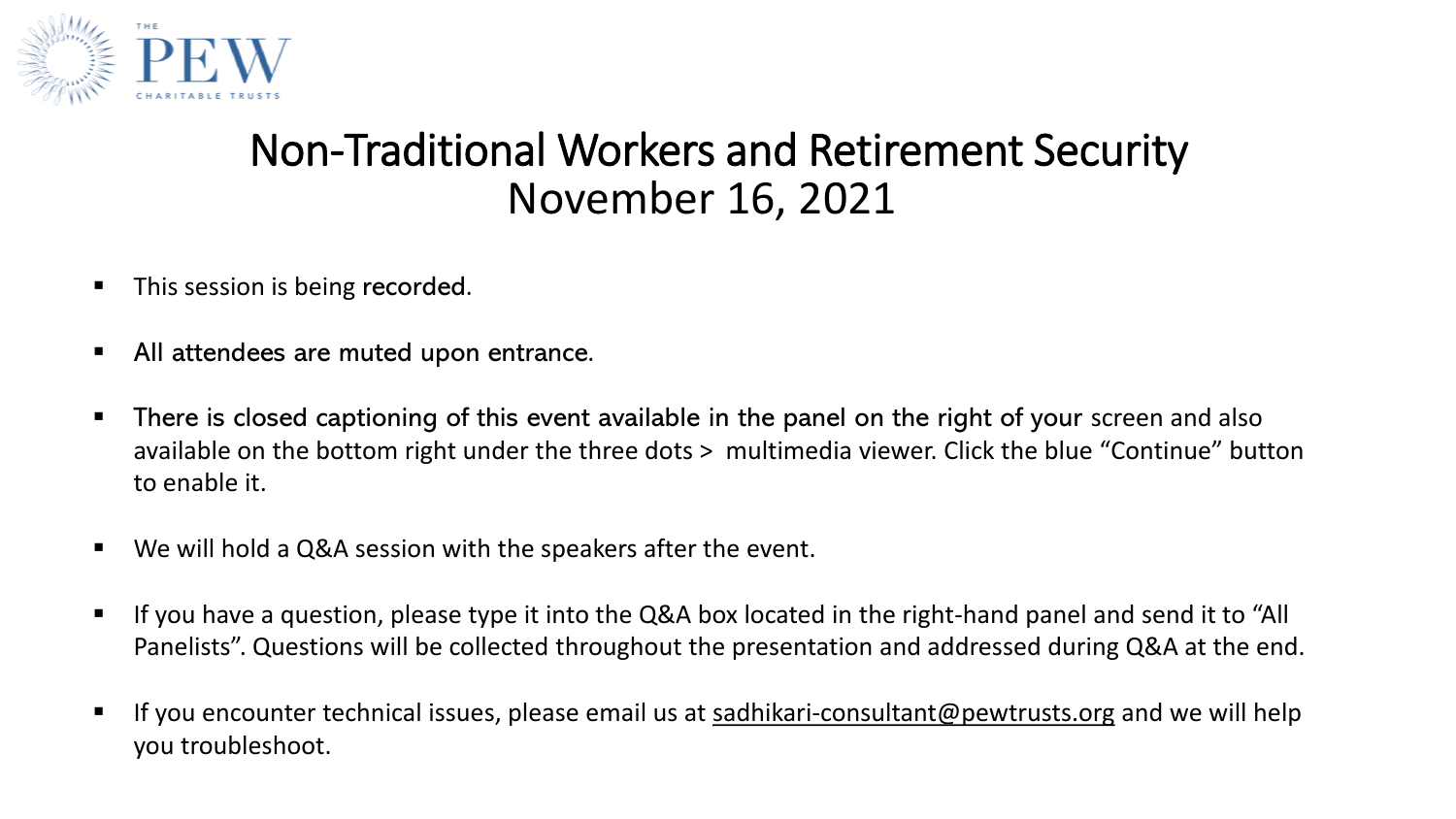

THE  $\mathrm{PEW}$  charitable trusts

Nontraditional Workers and Retirement Security

*November 16, 2021*

Retirement Savings Project, The Pew Charitable Trusts The FINRA Foundation pewtrusts.org/retirementsavings FINRAFoundation.org

pewtrusts.org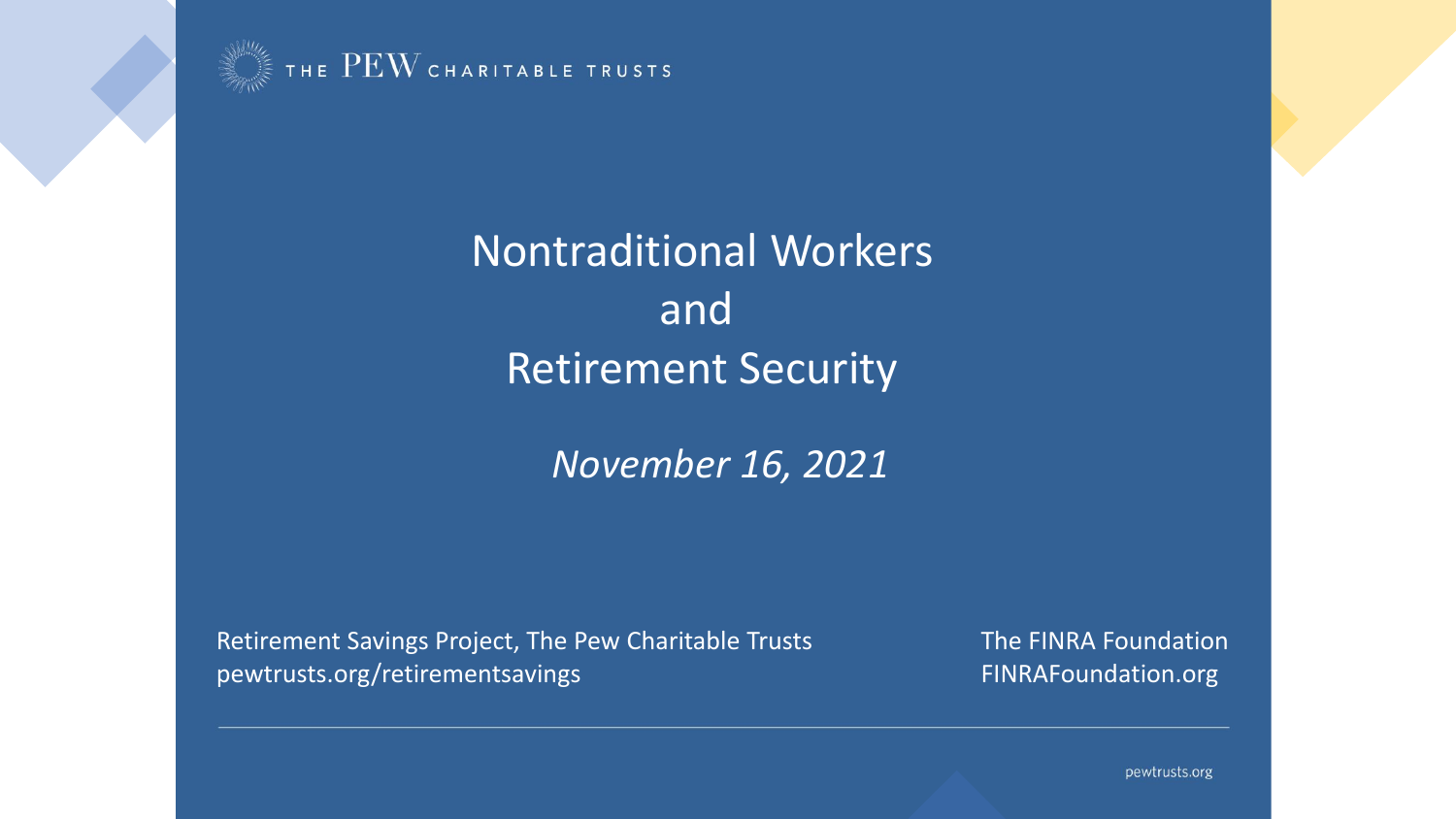## Pew's survey of nontraditional workers

To help fill gaps in our knowledge about non-traditional workers, The Pew Charitable Trusts surveyed 1,026 nontraditional workers in 2020

What's different about this survey?

- Asked about multiple jobs
- Asked about retirement saving
- Asked new questions about barriers to saving, coordination of retirement saving with a spouse or partner, their experience during COVID-19, financial literacy and retirement confidence, and which retirement saving solutions they thought would work best for them.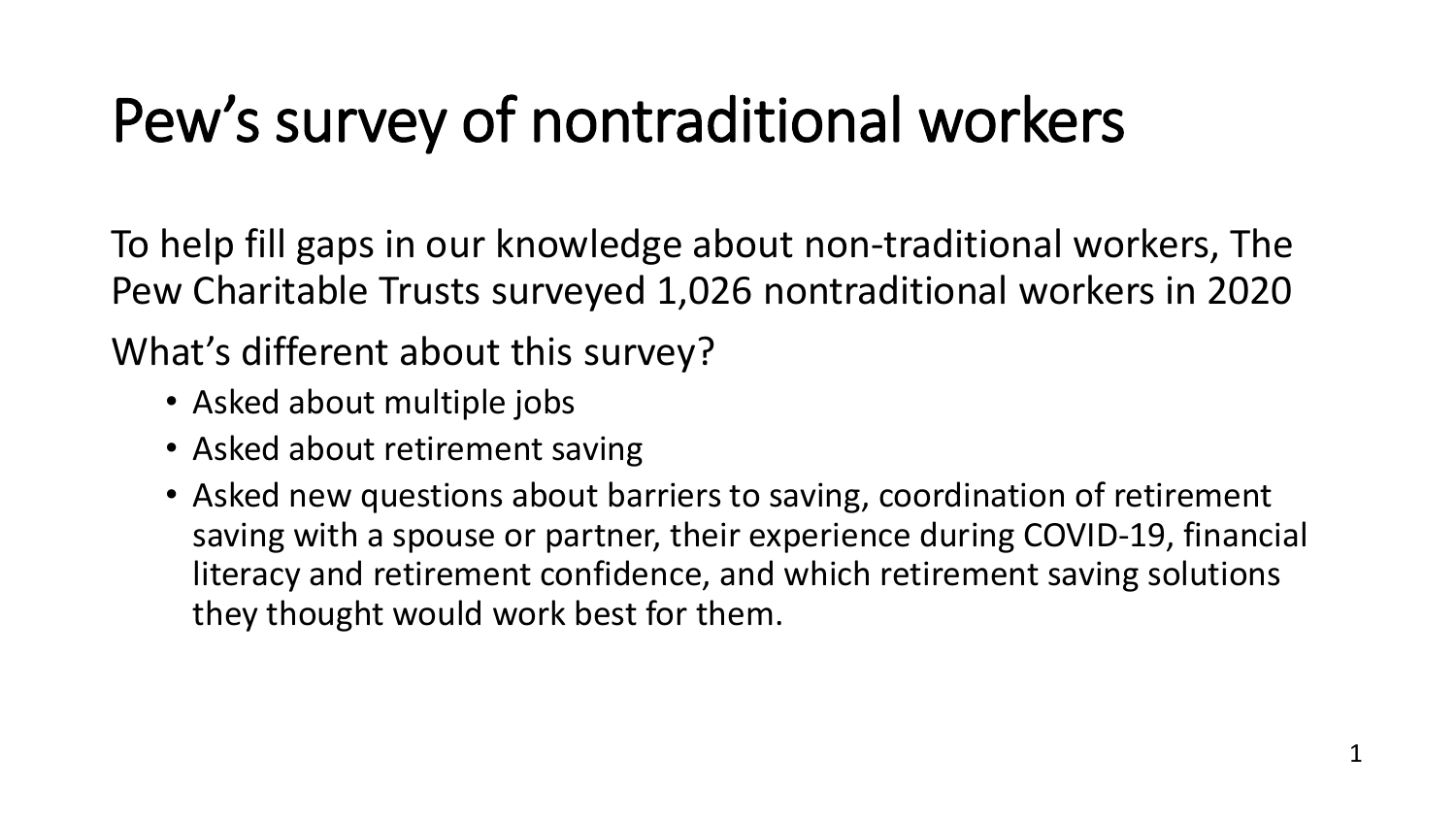## Reports from this survey

➢Experience with COVID-19 lockdown (April 2021)

- ➢Retirement savings balances in defined contribution plans and individual retirement accounts (July 2021)
- ➢Today: Access to workplace retirement plans (October 2021)

➢Barriers to saving for retirement (October 2021)

➢Coordination within households of retirement saving (November 2021)

➢Financial literacy and retirement confidence

➢The types of programs— existing or new—that would work best for different groups of nontraditional workers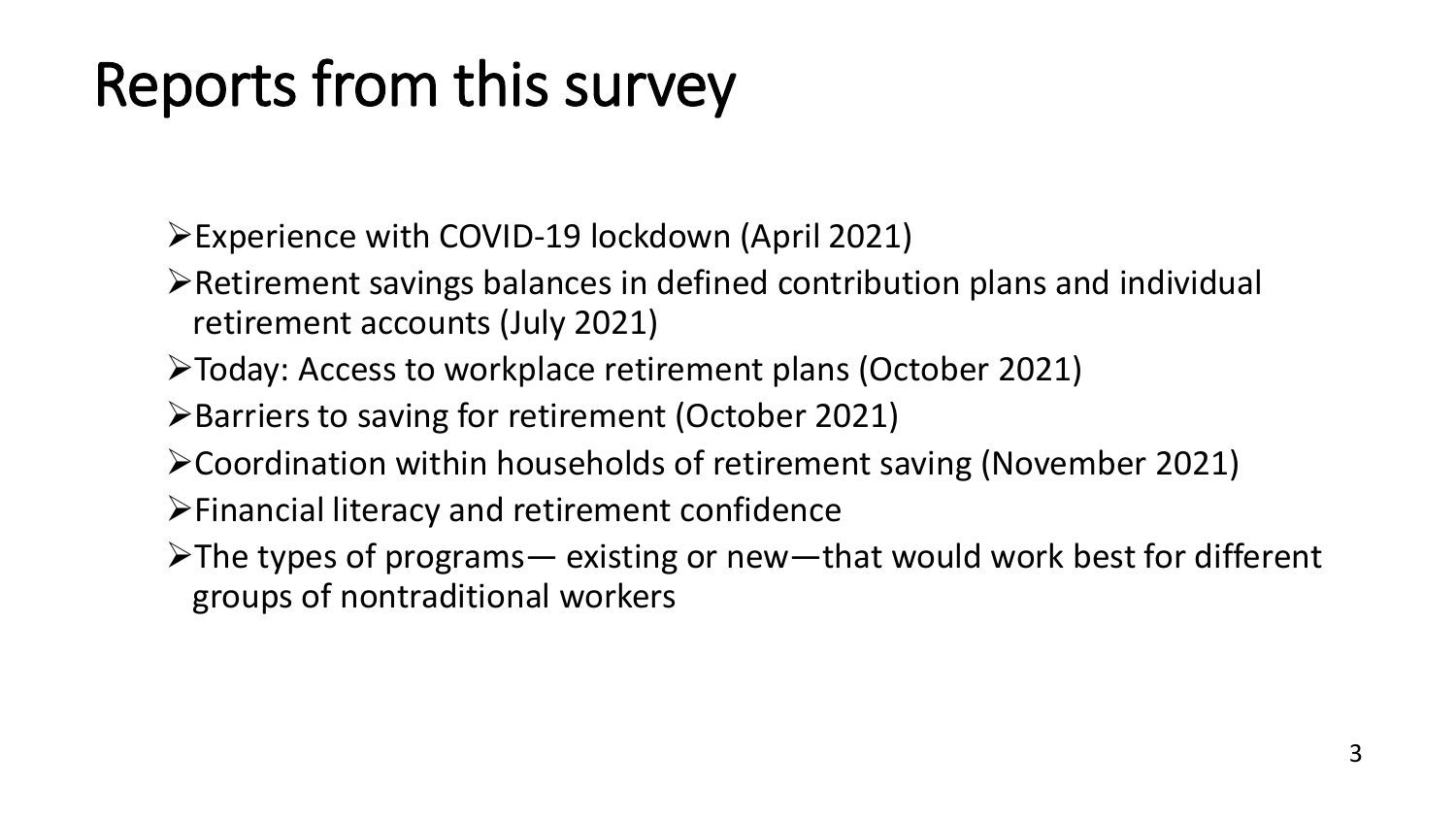# Key takeaways

- A third of nontraditional workers have a traditional job and are using nontraditional work as a side gig
- Fewer than one quarter of nontraditional workers save in a workplace defined contribution plan, such as a 401(k)
- Retirement savings balances are low
- While lack of access is the biggest barrier to retirement saving, immediate needs and emergencies are also cited by 2/3 of nontraditional workers as challenges to saving
- Access through a spouse or partner may help some nontraditional workers, but isn't a solution for all
- 44% experienced COVID-related job loss or were working fewer hours in the second quarter of 2020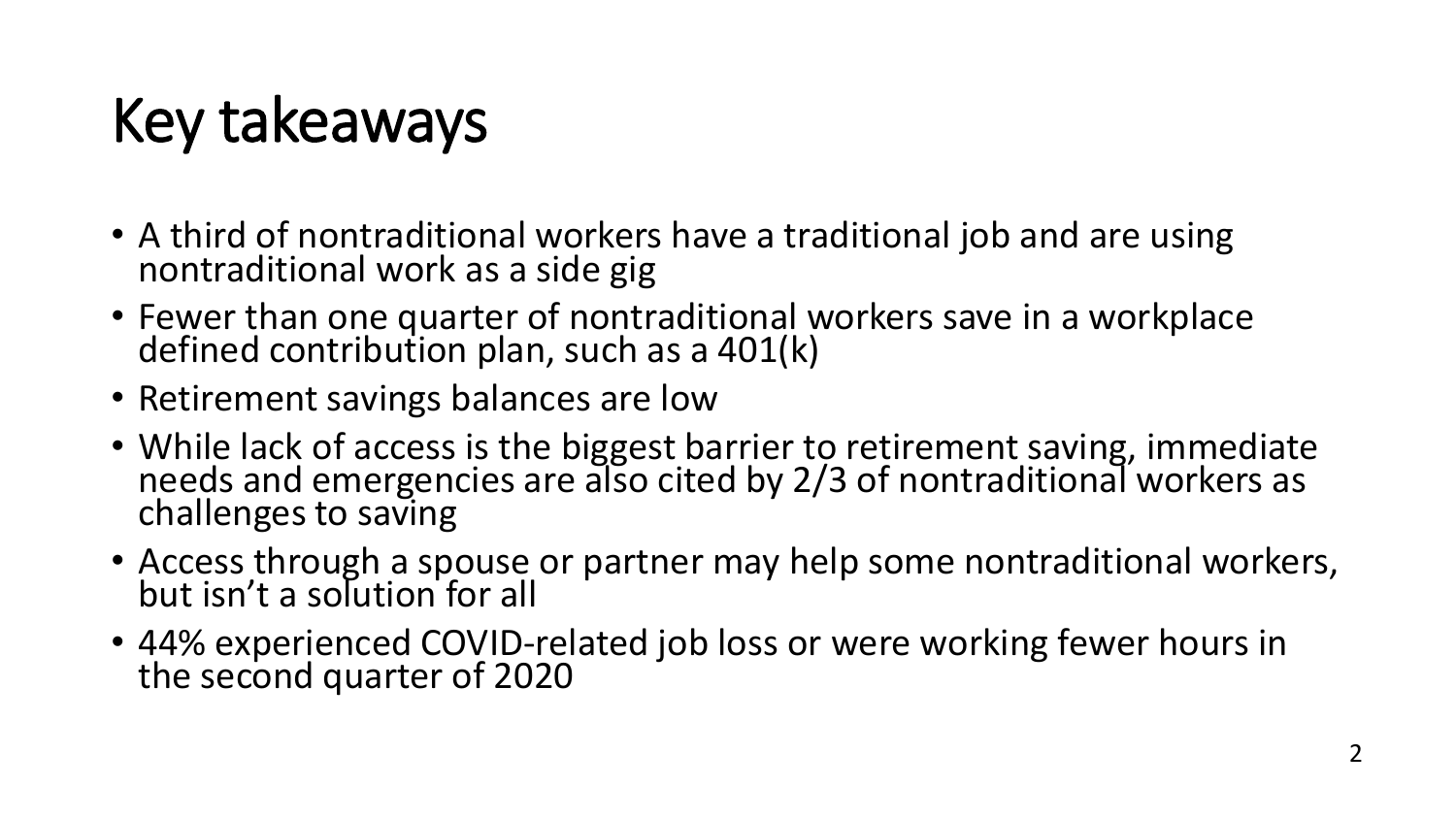# What do we know about nontraditional workers and retirement?

- Nontraditional work comes in many forms—freelancing, sole proprietorship, online or platform work, on-call work, contract work, temp agency work, partnerships, and more
- The common denominator is a lack of job security, but consensus often ends there
- How many? 3.8% (Bureau of Labor Statistics) of America's workforce to as much as 40.4% (General Accountability Office)
- Little is known about the retirement needs of nontraditional workers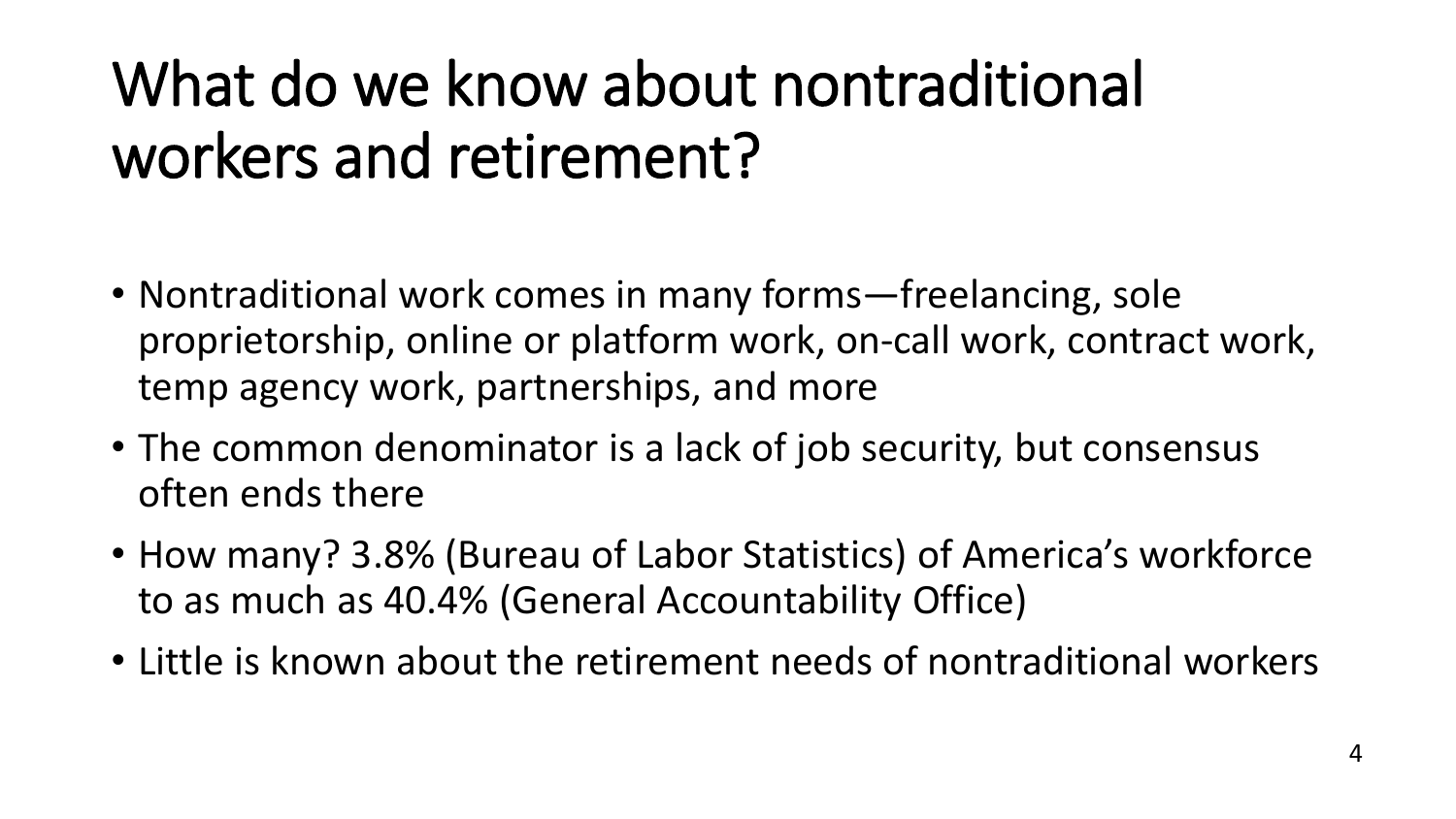#### Nontraditional workers are a varied group

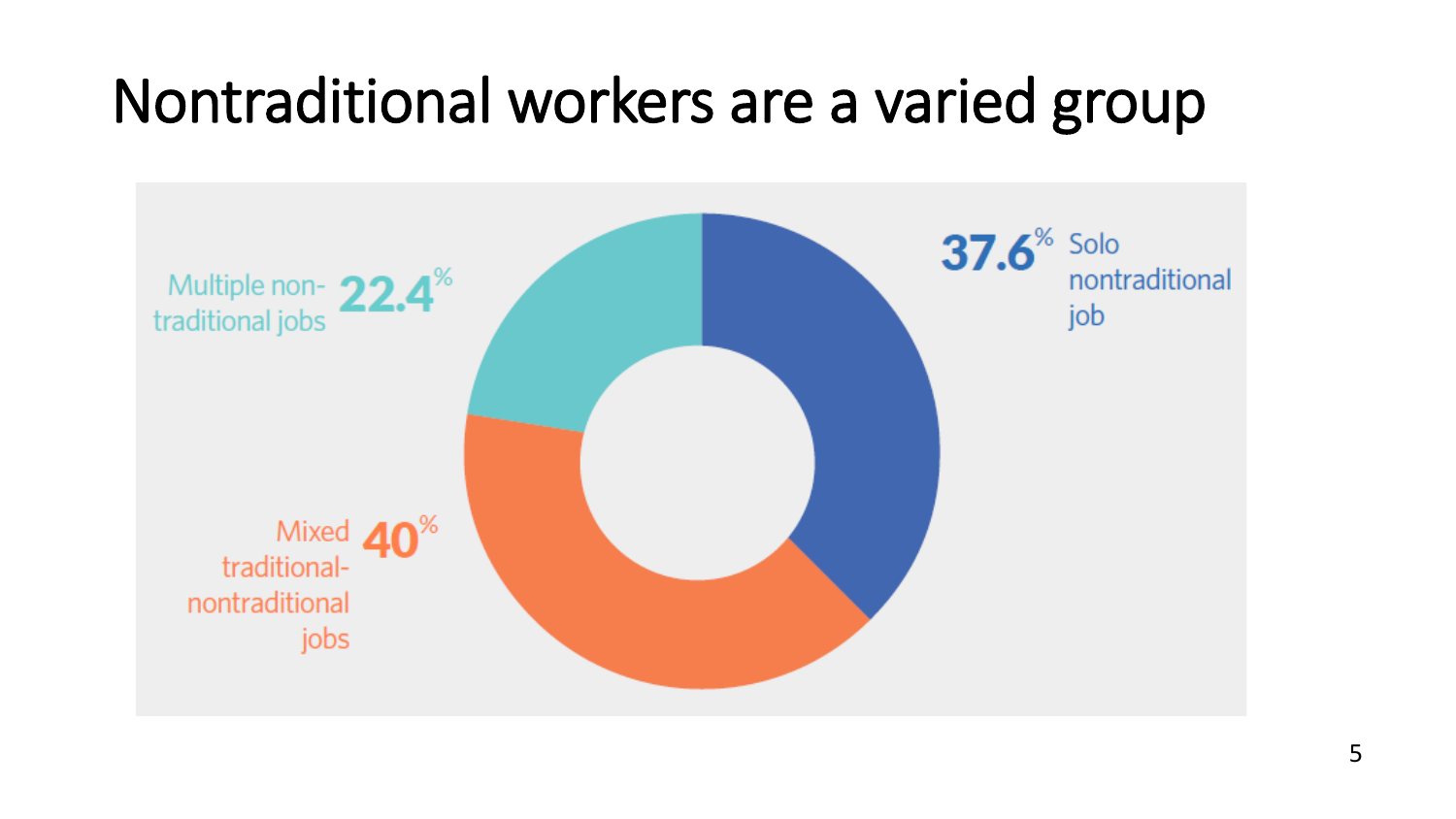#### A third of all workers with nontraditional jobs are moonlighting

|                                | <b>Nontraditional</b> | <b>All nontraditional</b> |
|--------------------------------|-----------------------|---------------------------|
|                                | workers with a single | workers: primary          |
|                                | job                   | source of income          |
| <b>Traditional job</b>         | 0%                    | 32%                       |
| Online or gig worker           | 4%                    | 5%                        |
| Temporary help agency worker   | 5%                    | 4%                        |
| <b>Freelancer</b>              | 11%                   | 8%                        |
| <b>Contract company worker</b> | 16%                   | 11%                       |
| Sole proprietor                | 35%                   | 22%                       |
| <b>On-call worker</b>          | 3%                    | 2%                        |
| Day laborer                    | 3%                    | 3%                        |
| <b>Seasonal worker</b>         | 6%                    | 3%                        |
| <b>Other</b>                   | 19%                   | 11%                       |
| <b>Total</b>                   | 100%                  | 100%                      |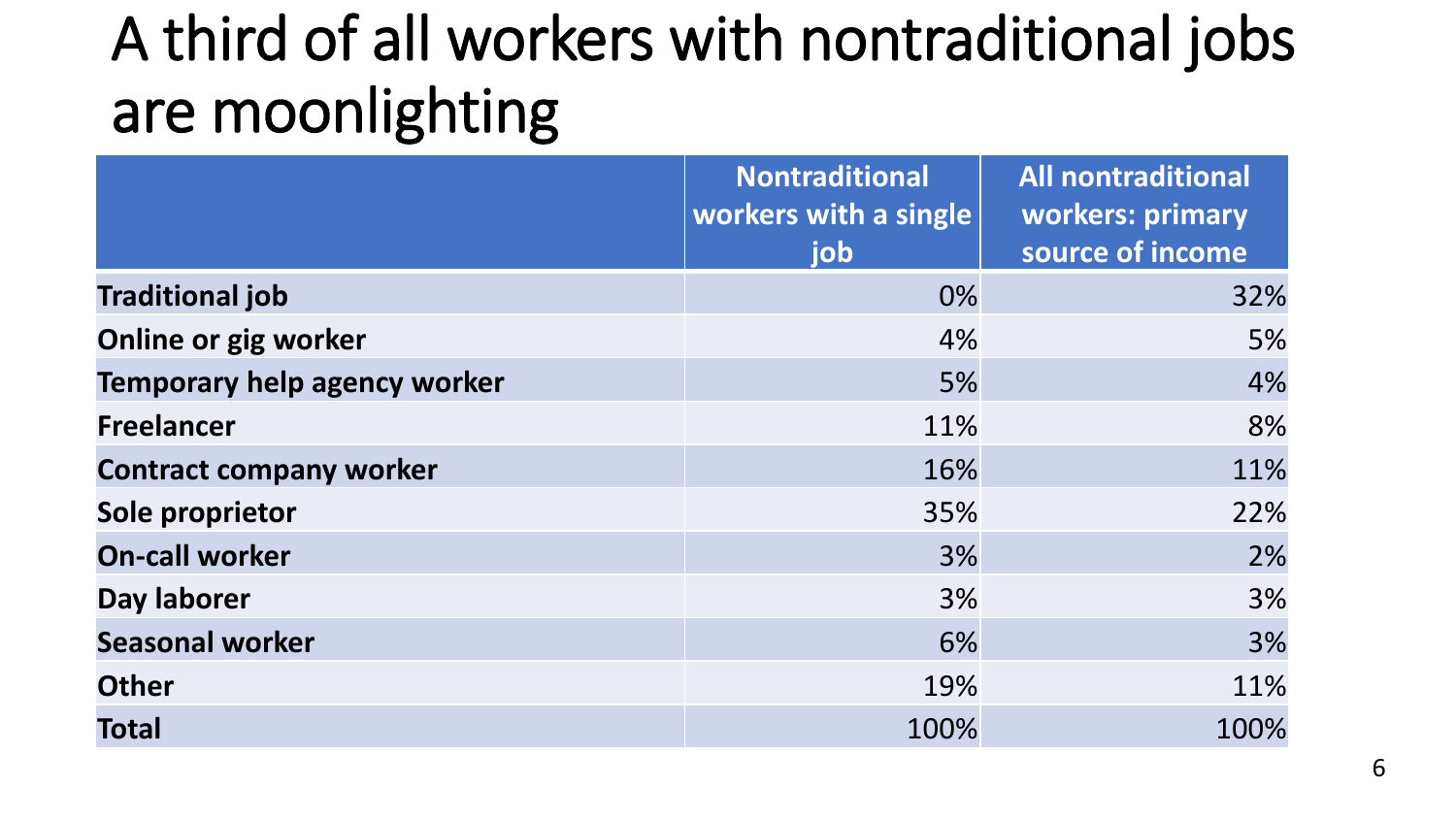#### 44% experienced pandemic-related job loss or worked fewer hours

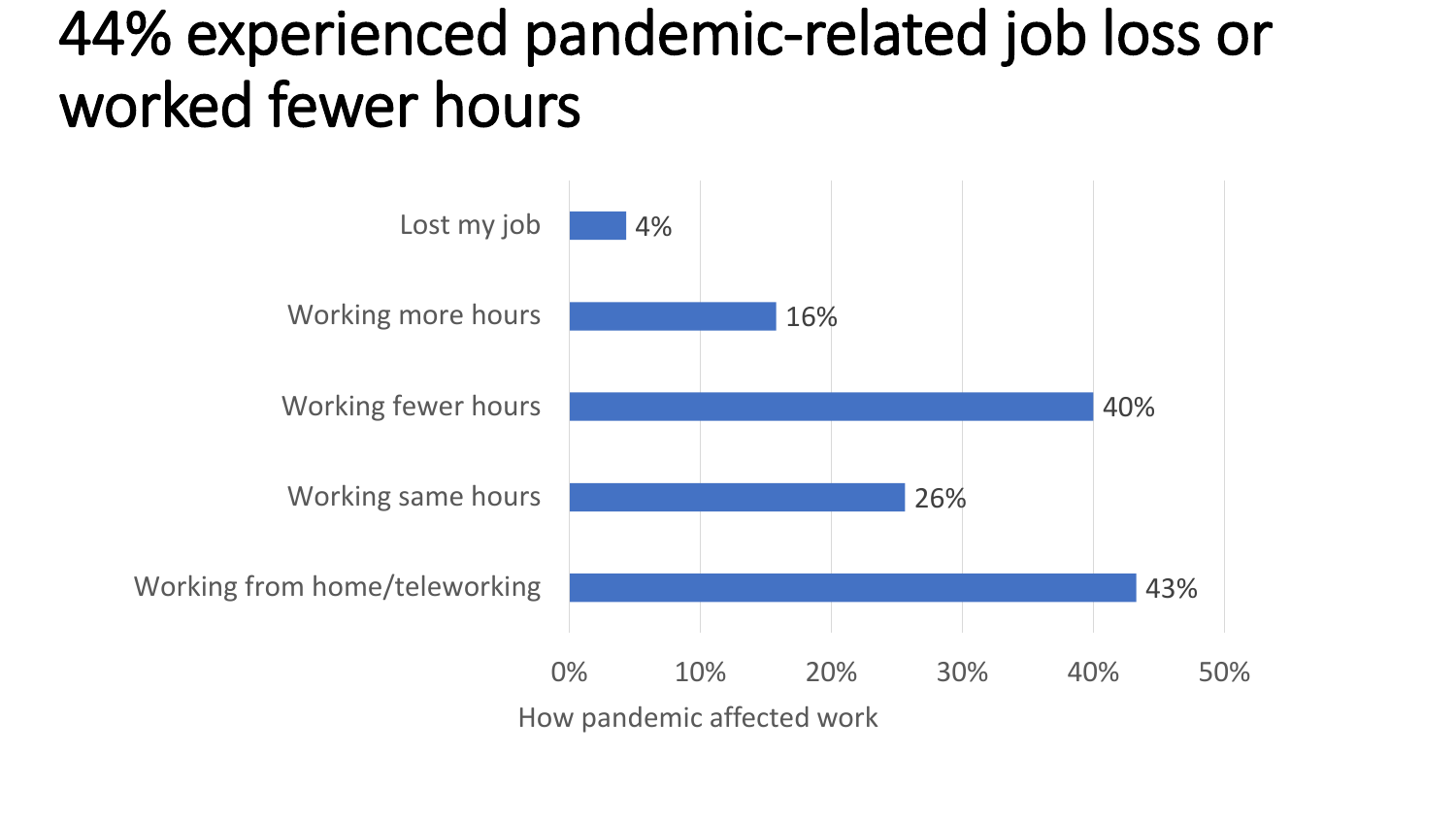## Most nontraditional workers have little retirement savings

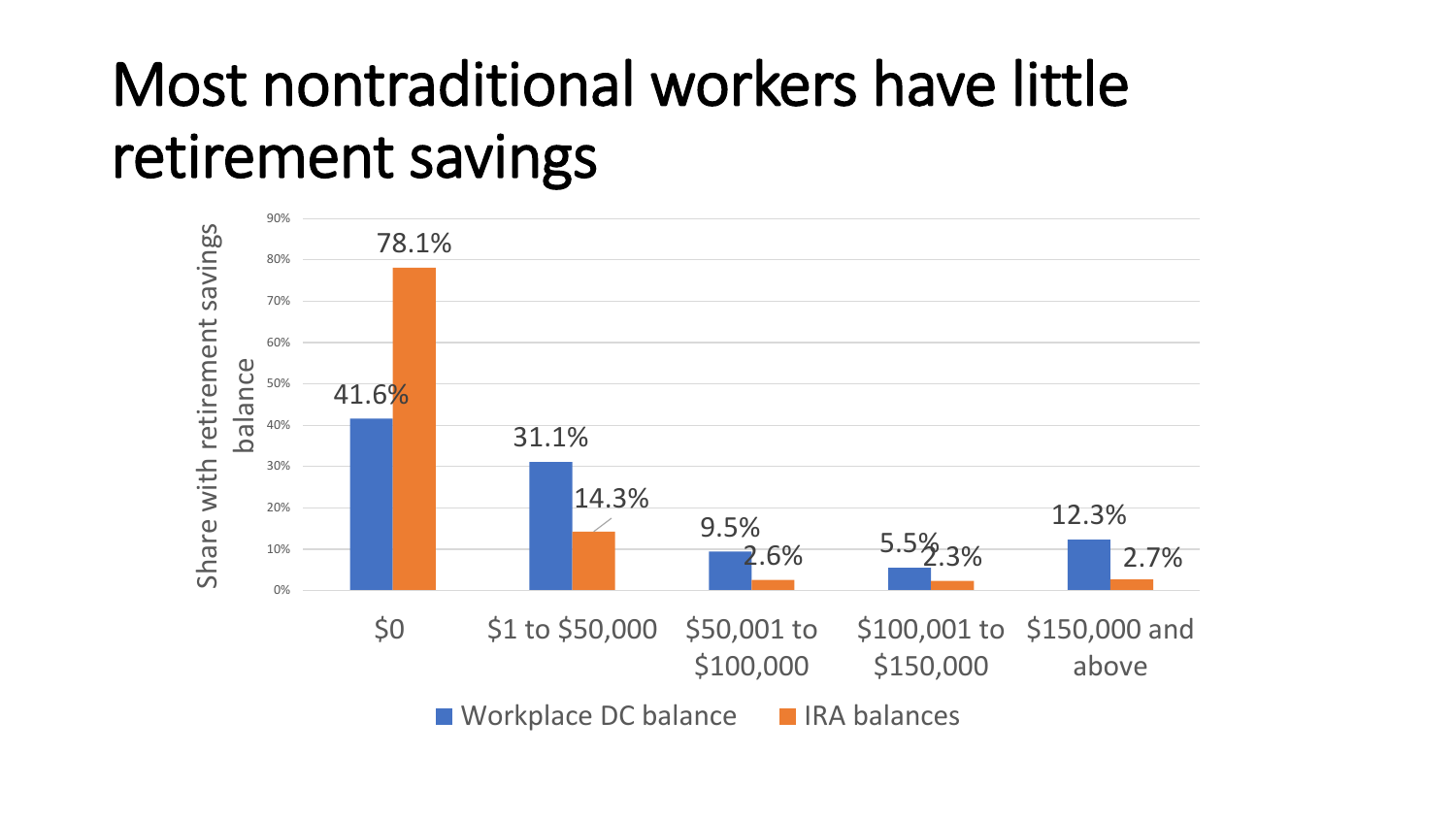# Lack of access to a workplace plan is the most significant barrier to retirement saving

- Roughly half (46.3%) of all nontraditional workers had a job or an employer during the previous year that offered a retirement plan
	- One-third (33.9%) had a workplace that offered a DC plan over the past year, whether or not they were eligible for the plan or participated in it
- Access to a plan was strongly tied to having at least one traditional job
	- 29.8% of those with no traditional job had access to a workplace retirement plan
	- 69.7% of those with one or more traditional jobs had a workplace plan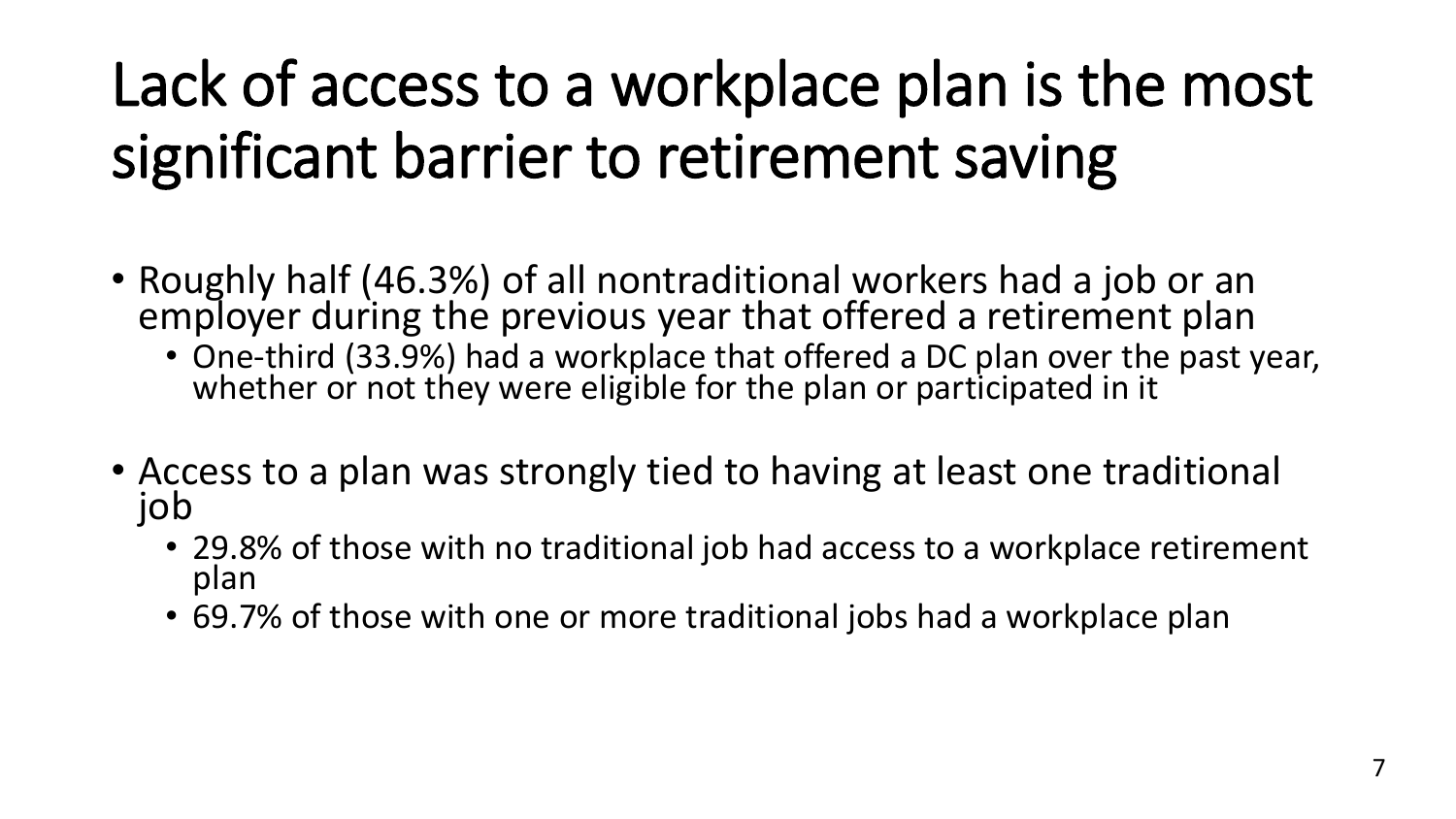## Participation in a workplace DC plan is tied to having a traditional job

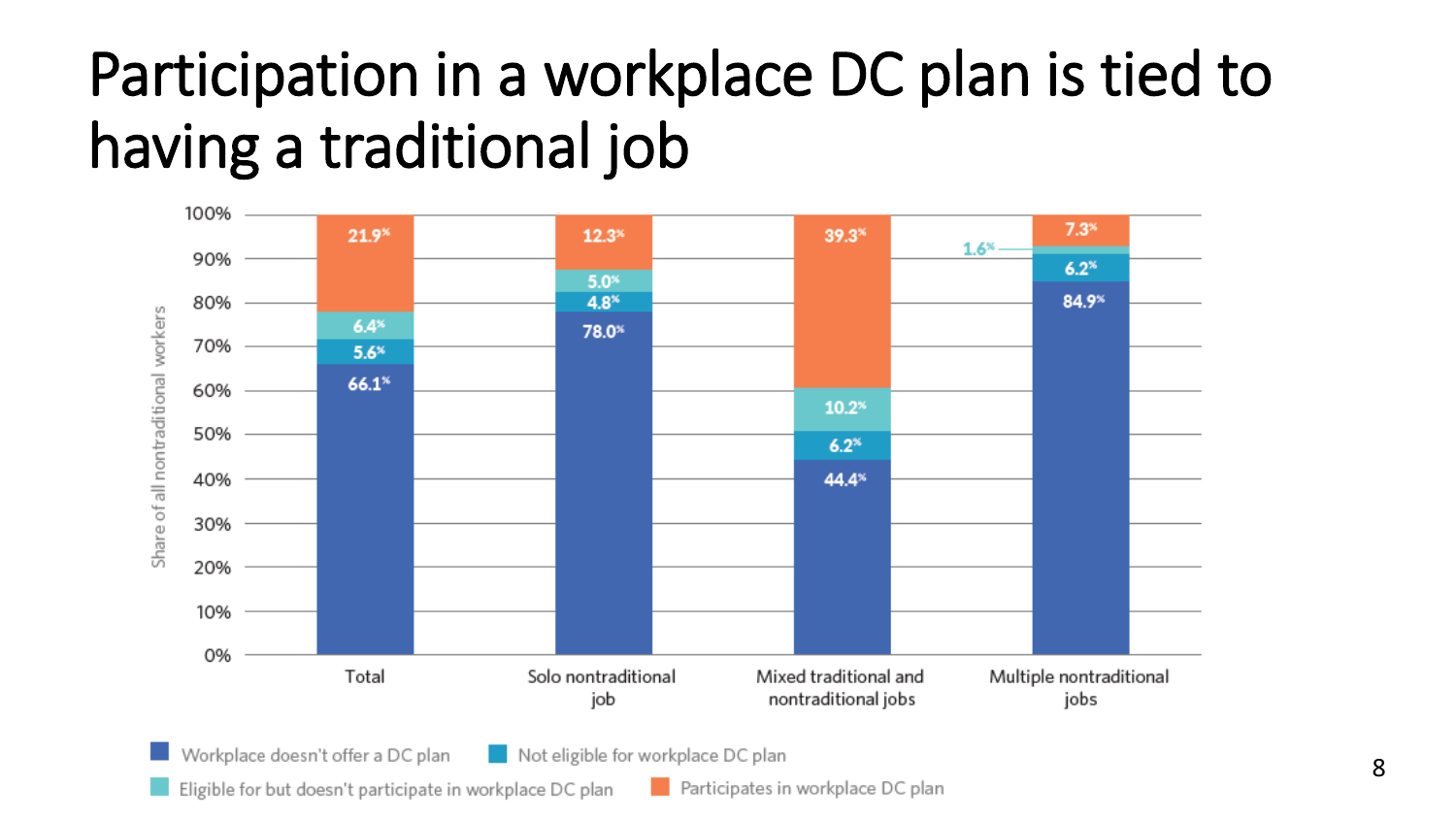## Demand for retirement plans is high among nontraditional workers

- 78% of those who had access and were eligible for a workplace DC plan decided to participate in it
- A second survey question that asked nontraditional workers which workplace benefits they wanted, with multiple choices allowed:
	- Two-thirds (66.3%) of nontraditional workers said they wanted retirement benefits
	- Retirement benefits took second place on workers' benefits wish lists after health benefits, which were desired by 76.6% of nontraditional workers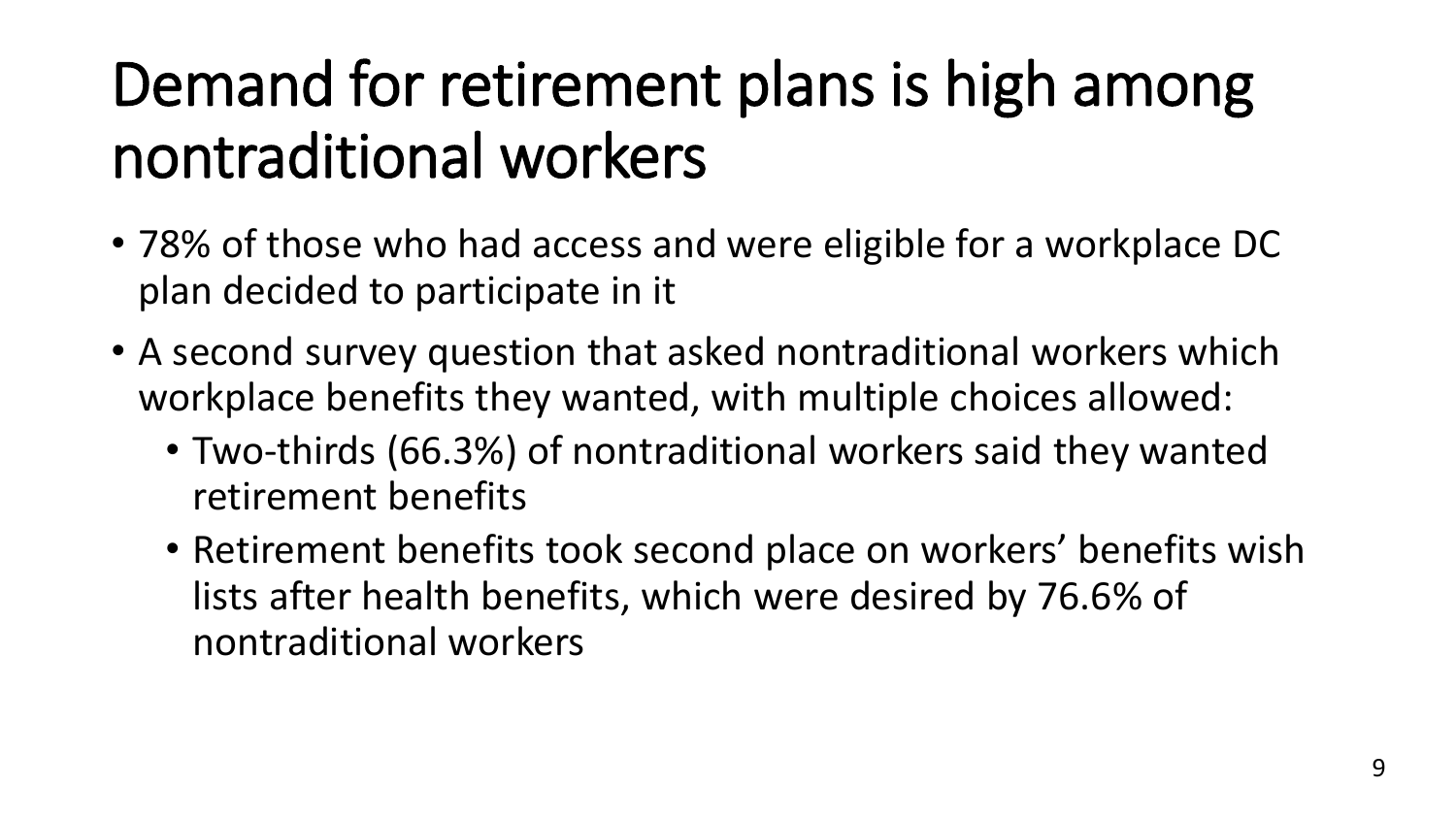## Barriers to retirement saving go beyond access to a workplace plan

Two questions about barriers and obstacles

- Among all nontraditional workers, regardless of access, 66.4% cited immediate needs and emergencies as the biggest ongoing challenge to saving for retirement
- Among those who didn't have a workplace plan, but who were also not interested in a hypothetical retirement plan:
	- 52.6% said their lack of income was the main reason
	- 8.7% said not understanding how to save for retirement was the primary reason
- Also of note, 79.4% said pre-retirement access to their savings, to cope with an emergency, was very or somewhat important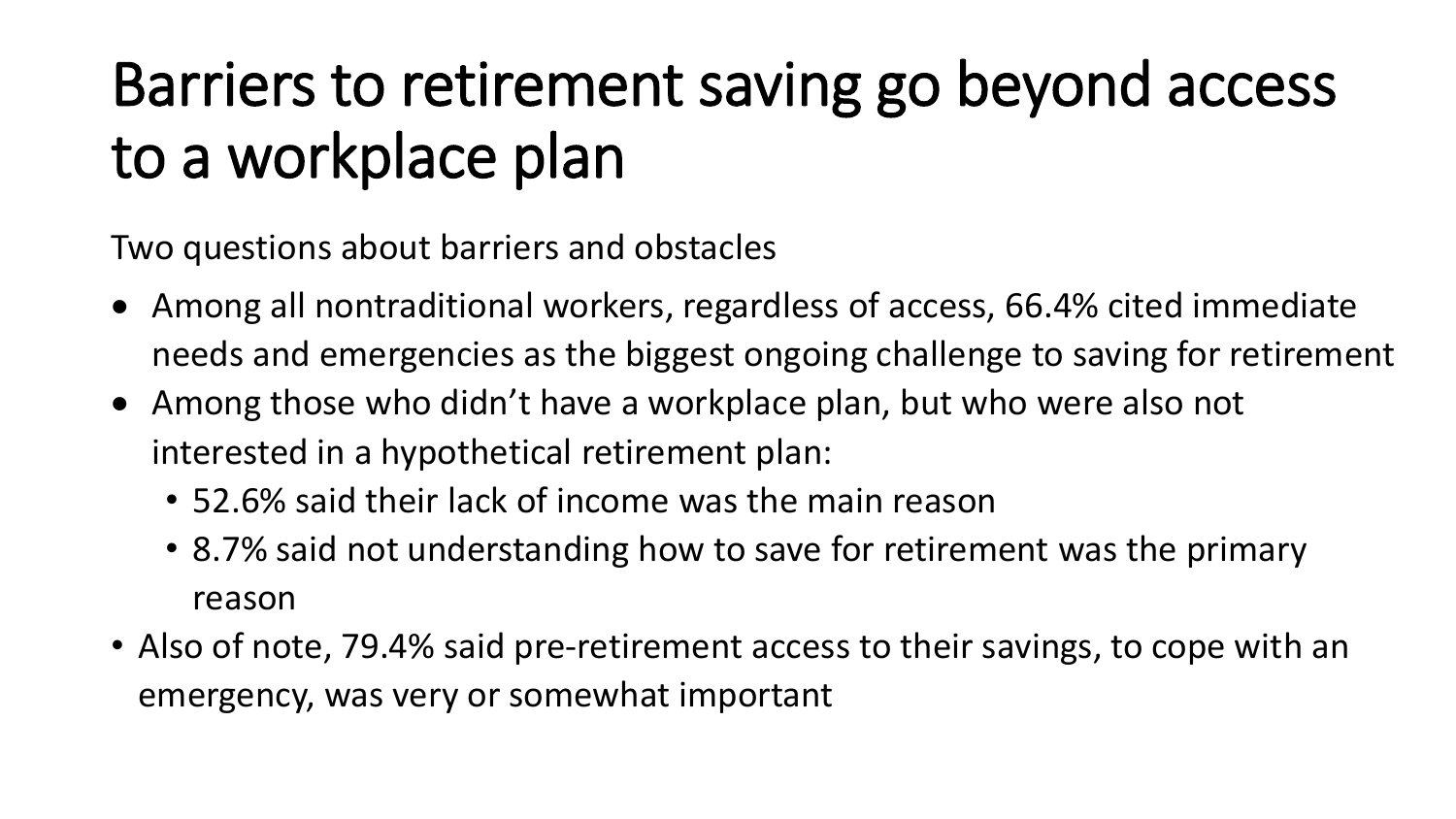#### Spouse or partner access to a workplace plan increases nontraditional workers' access by 12%

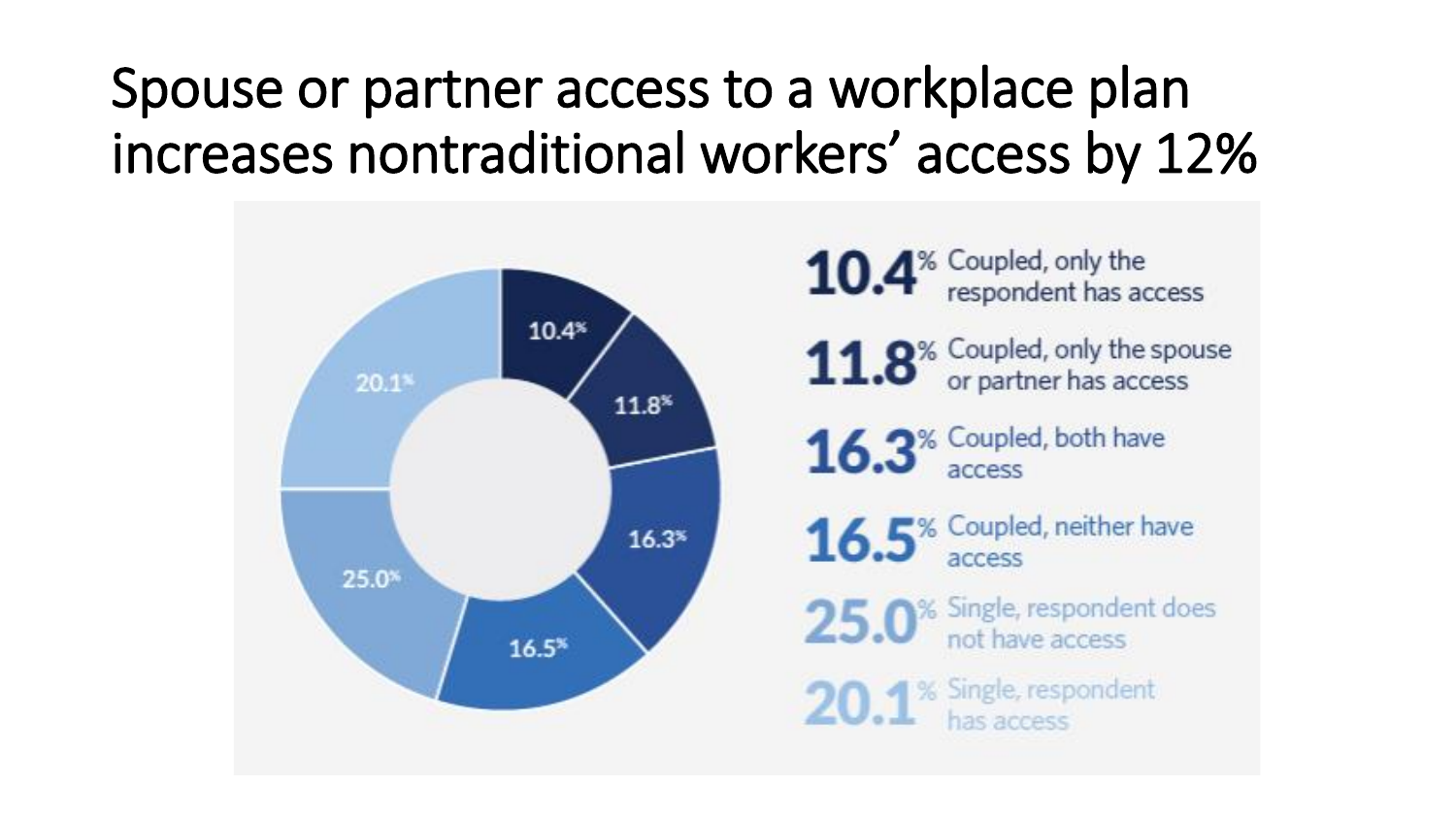# **Conclusions**

- The current retirement system is clearly not fostering adequate retirement saving opportunities for nontraditional workers
- Lack of access to a workplace plan is a key barrier to retirement saving among nontraditional workers, but immediate needs are also important
- Access through a spouse or partner may help some nontraditional workers, but isn't a solution for all
- Nontraditional workers are interested in gaining access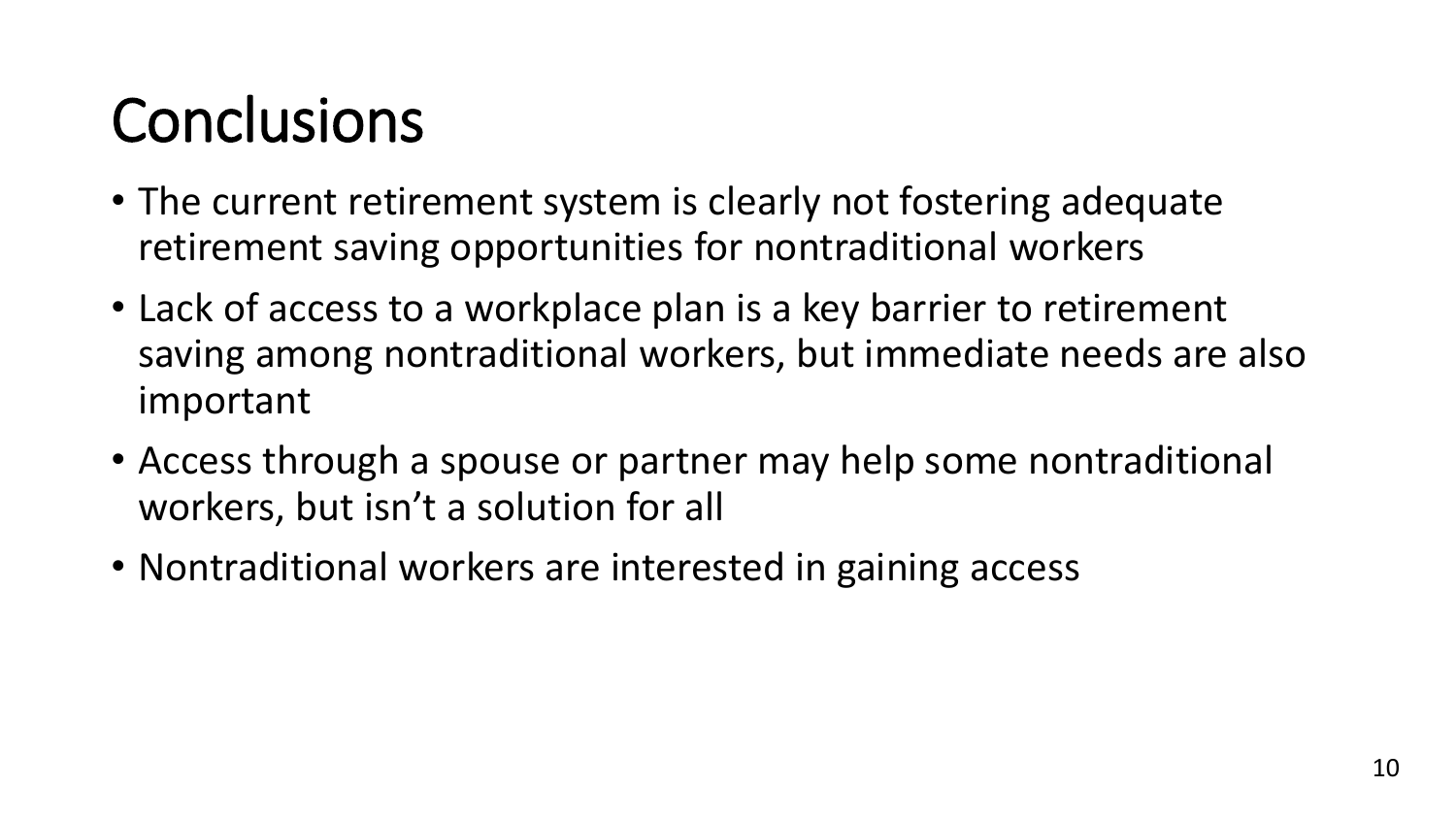# Forthcoming analyses from the nontraditional workers' survey

- Financial literacy and retirement confidence among nontraditional workers
- Potential solutions to expanding retirement saving opportunities